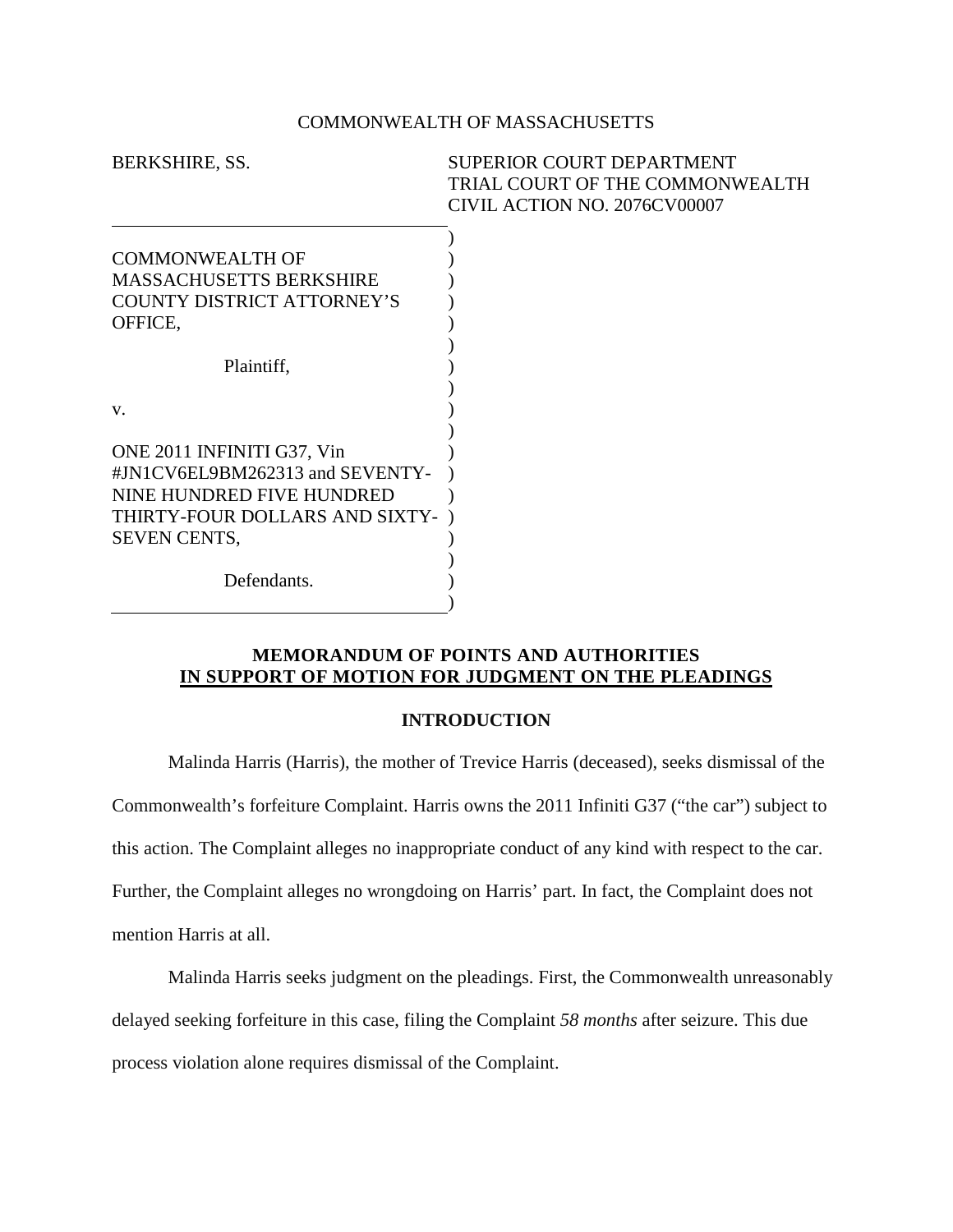Second, the Complaint fails to allege facts that demonstrate probable cause to seize the car, and Harris should therefore receive judgment on the pleadings because the Commonwealth is unable to even allege a *prima facie* case to support forfeiture.

Third, Massachusetts General Laws ch. 94C, § 47(d) ("Forfeiture Statute") is unconstitutional under both the federal and Massachusetts constitutions because it permits forfeiture of an innocent person's property. Harris is an innocent owner. The Commonwealth's Complaint and accompanying Affidavit (filed January 10, 2020) make no allegation whatsoever that Malinda Harris committed any crime or did *anything* wrong. As recent United States Supreme Court<sup>1</sup> precedent makes clear, it is unconstitutional to forfeit her property because she is an innocent owner.

The Forfeiture Statute is unconstitutional for three additional, independent reasons, grounds that apply to any forfeiture matter: 1) the Forfeiture Statute provides an unconstitutional profit incentive for enforcement authorities; 2) the Forfeiture Statute improperly places the burden of proof on the property owner; and 3) the Forfeiture Statute provides no post-seizure remedy or hearing, and also provides no deadline for the Commonwealth to file the forfeiture complaint.

#### **ARGUMENT**

#### **I. The Commonwealth's unreasonable delay requires dismissal of the complaint.**

The Commonwealth seized the property at issue in this case in March 2015. Almost five years later, on January 10, 2020, the Commonwealth filed this Complaint. It did not serve the Complaint on Harris until October 2020. The Commonwealth has offered no justification for

<sup>1</sup> *Timbs v. Indiana,* 139 S.Ct. 682 (2019).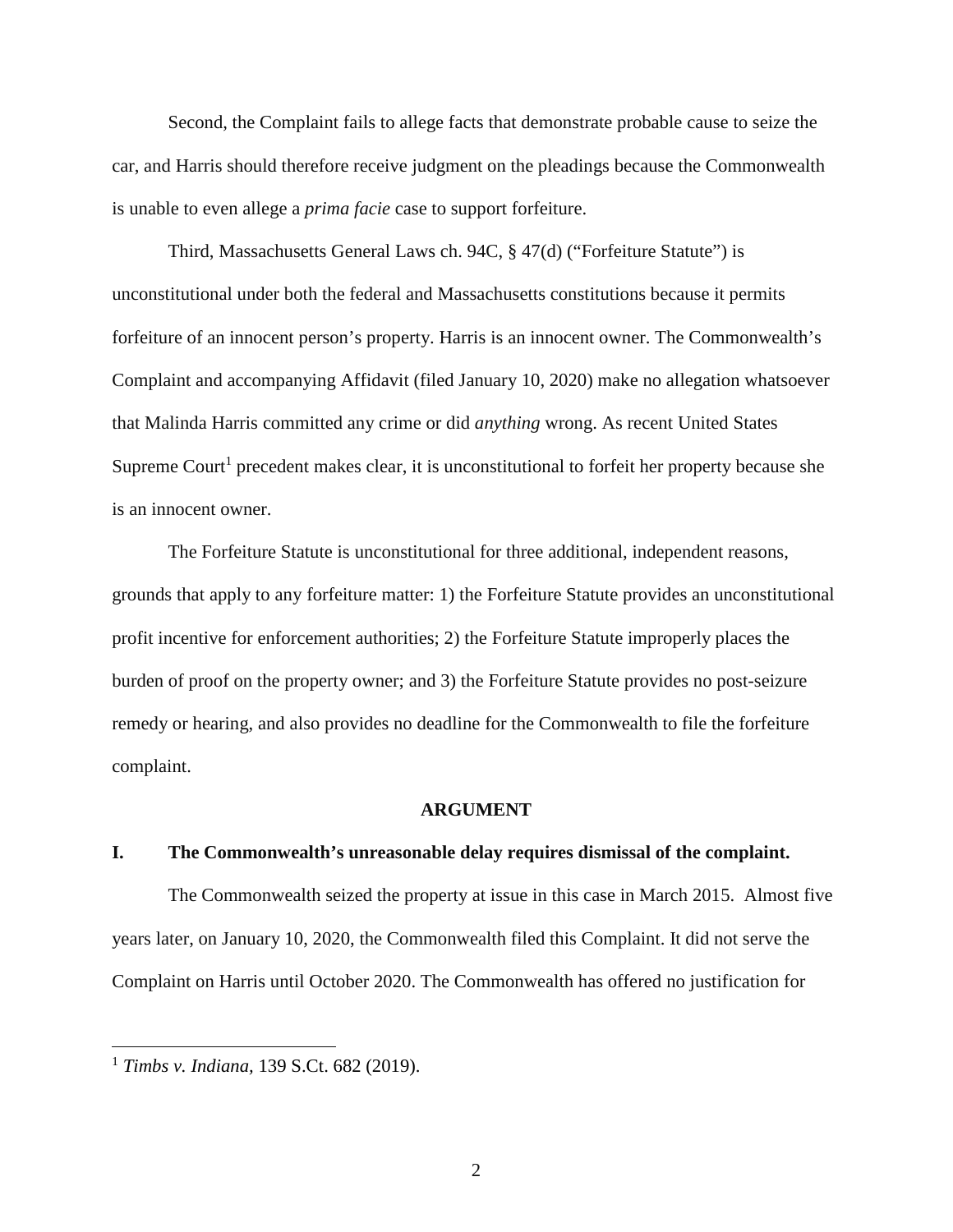why it took almost five years to file this suit or another 10 months to serve it. This lengthy, unexplained delay deprived Harris of due process and requires that the Complaint be dismissed. "[A] post-seizure delay may become so prolonged that the dispossessed property owner has been deprived of a meaningful hearing at a meaningful time." *United States v. Eight Thousand Eight Hundred and Fifty Dollars,* 461 U.S. 555, 562-63 (1983). The remedy for such a violation is dismissal of the Complaint. *In re Warrant to Seize One 1988 Chevrolet Monte Carlo*, 861 F.2d 307, 311 n.3 (1st Cir. 1988).

The Court looks to four non-exclusive factors in evaluating whether the government's delay requires dismissal of the Complaint: length of delay, reason for the delay, the claimant's assertion of any right to seek remission of the forfeiture, and prejudice to the defendant. *Eight Thousand Eight Hundred and Fifty Dollars*, 461 U.S. at 564. "[N]one of these factors is a necessary or sufficient condition for finding unreasonable delay. Rather, these elements are guides in balancing the interests of the claimant and the Government to assess whether the basic due process requirement of fairness has been satisfied – " *Id.* at 565.

### **A. The Length of the Delay**

This factor weighs decisively against the Commonwealth, which waited 58 months to file the Complaint seeking forfeiture, and an additional 10 months to serve it on Harris. A 15-month delay, without a reasonable explanation, warrants finding a due process violation. *United States v.*  \$12,248 U.S. Currency, 957 F.2d 1513, 1516 (9<sup>th</sup> Cir. 1991). "Although no duration is per se unconstitutional," delay of as little as 33 months is a "significant period[] of time in comparison with other instances of delay held to violate a claimant's right to due process." *United States v. \$19,440 in U.S. Currency*, 829 F.Supp 303, 306 (D. Alaska 1993) (citing cases holding that 13 month delay and 18-month delay violated due process).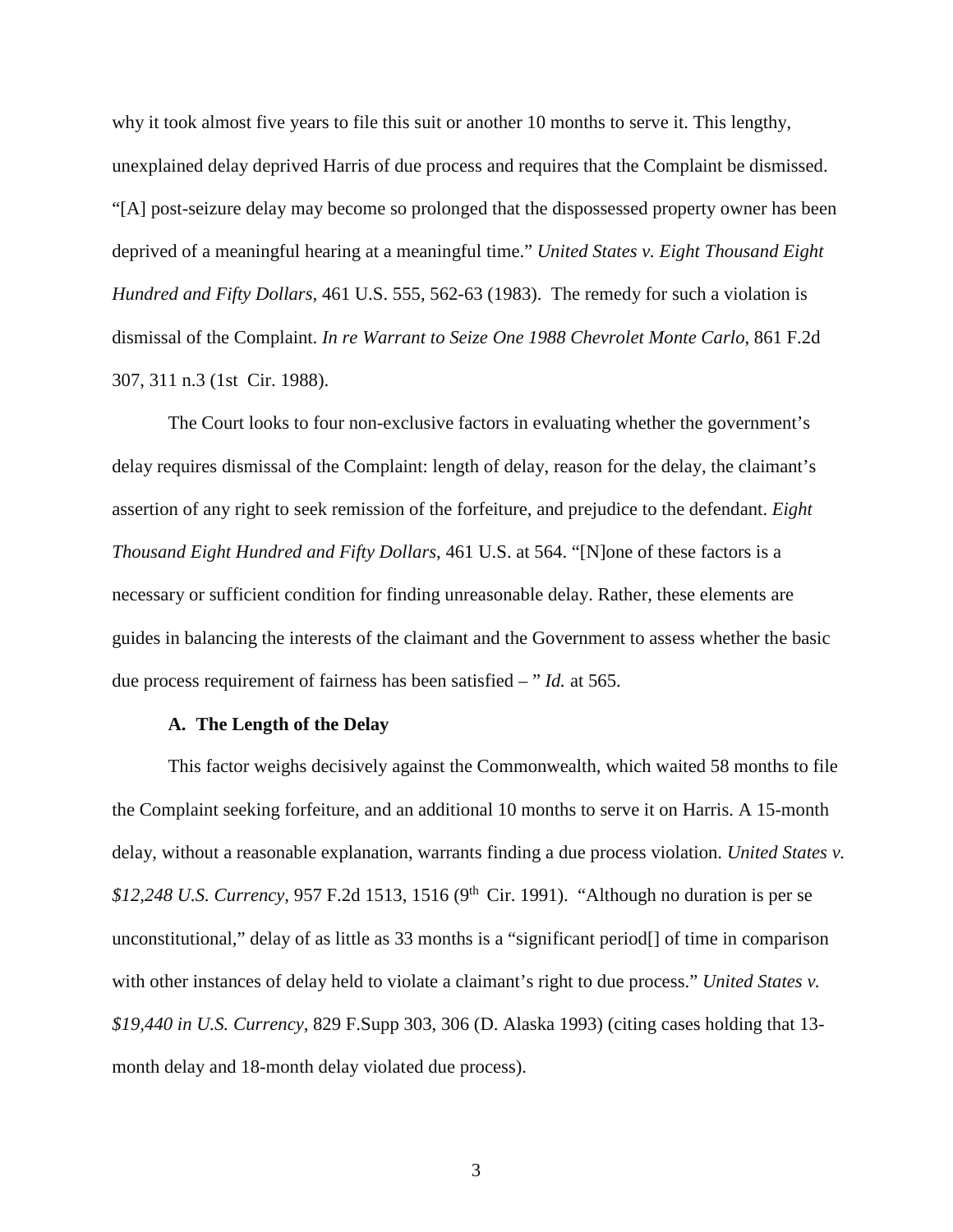#### **B. The Reason for the Delay**

A delay as little as 18 months violates due process if the government cannot provide a good explanation as to why it delayed initiating forfeiture proceedings. *United States v. One 1984 Nissan 300 ZX*, 711 F.Supp 1570, 1572 (N.D. Ga. 1989). In this case, the Complaint provides no reason justifying the delay of five years. Nor did the Commonwealth offer any reason when Harris requested an explanation from the Assistant District Attorney as to why the Commonwealth waited 58 months to file the Complaint and an additional 10 months to serve it.<sup>2</sup> This factor weighs heavily against the Commonwealth.

#### **C. The complaint's assertion of any right to seek remission of the forfeiture**

This factor is not applicable, because Massachusetts law provides no avenue for a claimant to challenge the forfeiture until the Commonwealth files the Complaint, and Massachusetts law provides no deadline for the Commonwealth to initiate forfeiture proceedings. This means there was no mechanism for Harris to seek the return of the property until the state served her with the Complaint.

### **D. Prejudice**

The longer the period of delay on the part of the government, the less important the prejudice factor. For example, an unexplained 18 month delay results in a due process violation requiring dismissal regardless of the prejudice to the owner. *One 1984 Nissan 300 ZX*, 711 F. Supp at 1573. The Forfeiture Statute requires Harris to bear the burden of proving she is an innocent owner. Because of the passage of time, and the failure to date of the Commonwealth to

 $2$  When asked for an explanation for the delay, the Assistant District Attorney could not offer any: "I was not with BDAO at the time and will have to reach out to obtain said information for you." (E-mail from Talmadge to Silverman, January 20, 2020, attached as Exhibit A).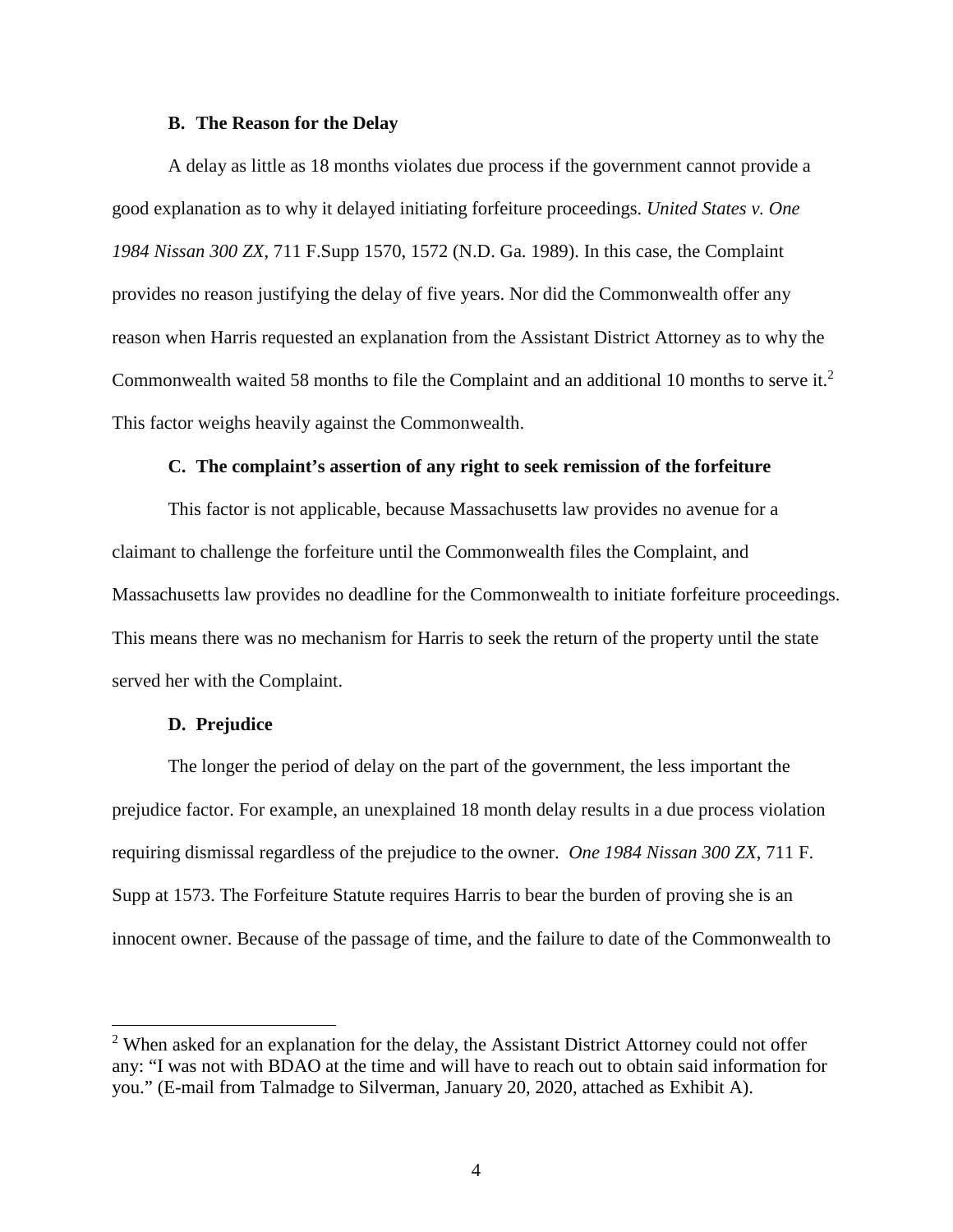make *any* accusation against Malinda, at this point Malinda would be substantially prejudiced with respect to whatever accusations may be forthcoming from the Commonwealth.

## **II. The Complaint makes no allegations or accusations regarding Malinda Harris.**

In ruling on a motion for judgment on the pleadings, the Court considers the well pleaded factual allegations in the complaint as true, and considers whether those facts would support judgment for the non-moving party. *Jarosz v. Palmer*, 766 N.E.2d 482, 486-87 (Mass. 2002). In addition, in this case, the Commonwealth's Affidavit (incorporated by reference into its Complaint) makes a patently incorrect factual assertion. Contrary to the Commonwealth's allegations, Malinda Harris does own the vehicle. Harris has contemporaneously filed a Request for Judicial Notice that she, and not her son, Trevice, owns the car.<sup>3</sup>

The Commonwealth makes only two factual accusations regarding the car:

- 1) They seized the vehicle title from Trevice's bedroom. Gero Aff., ¶ 22, Item #9.
- 2) They searched the car on March 4, 2015, and found only "occupancy papers," two parking tickets, and a "Jiffy Lube receipt." *Id.*, ¶ 26.

That is the *sum total* of the factual allegations regarding Malinda Harris' car. On the other hand, the Affidavit makes a number of allegations regarding the use of other vehicles in actually transporting controlled substances. The Affidavit describes a Toyota Camry used to transport controlled substances on February 26, 2015. *Id.*, ¶¶ 10-12. It describes a Nissan Maxima used to transport controlled substances on March 2, 2015. *Id.*, ¶¶ 13-14. And it describes a Toyota Yaris

<sup>&</sup>lt;sup>3</sup> The Court, by taking judicial notice that Malinda Harris is the owner of the Infiniti, does not convert the motion into a motion for summary judgment. *Schaer v. Brandeis Univ.*, 735 N.E.2d 373, 377-78 (Mass. 2000) (taking judicial notice of facts from public records does not convert a motion to dismiss into a motion for summary judgment).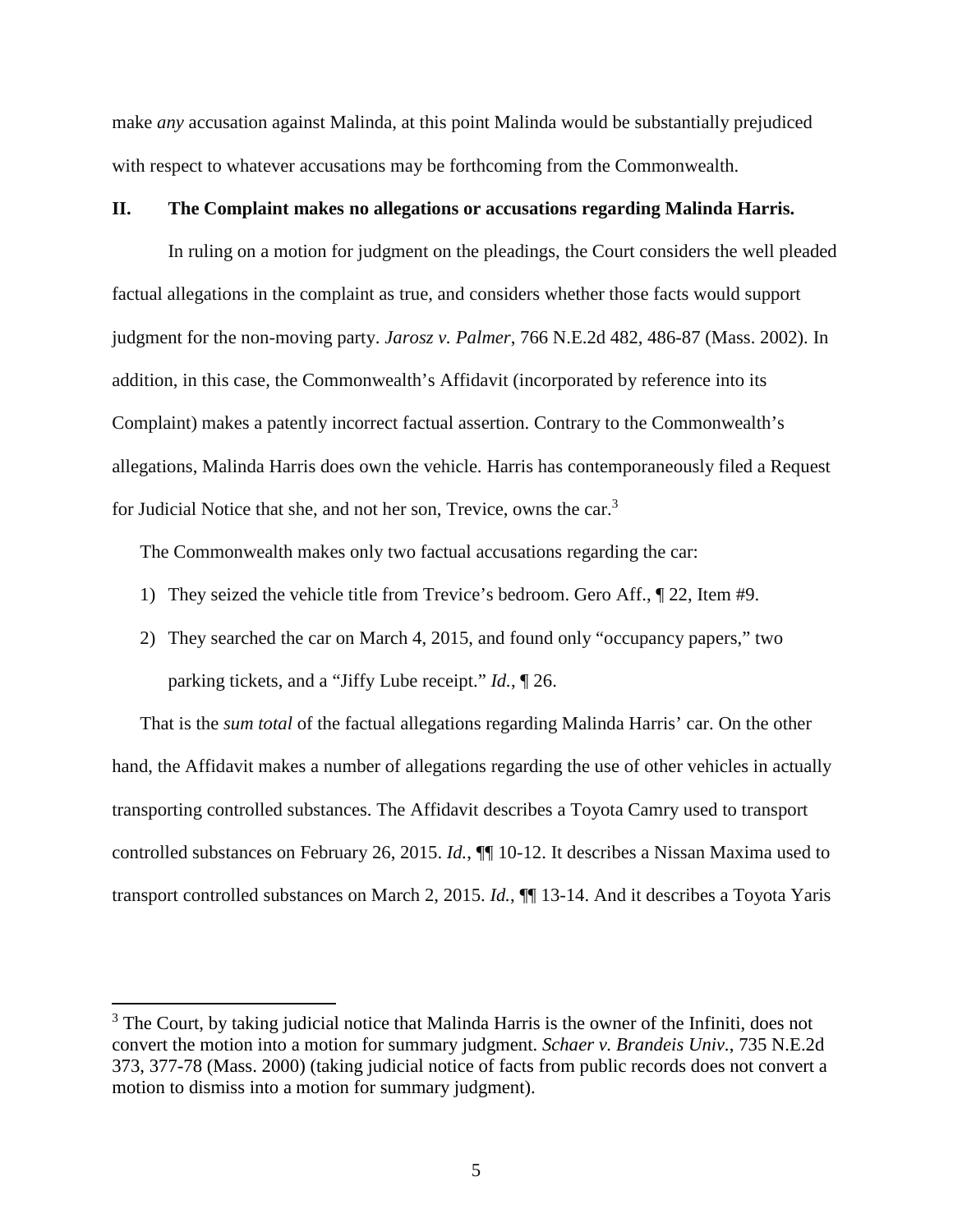(owned by the girlfriend of the suspect) used to transport controlled substances on March 3, 2015. *Id.*,  $\P$  16-18. It contains no such allegations with respect to Harris' Infiniti.

# **III. The Complaint does not allege facts sufficient to find probable cause to forfeit Harris' car.**

Based on the factual allegations in the Complaint, the only accusations regarding Malinda Harris are that she owned an automobile that contained "occupancy papers," parking tickets, and a Jiffy Lube receipt, and the title to the vehicle was found in her son's bedroom closet.<sup>4</sup>

This is plainly insufficient to establish probable cause for the forfeiture. The Massachusetts Supreme Judicial Court set forth the minimum factual showings necessary to establish a *prima facie* case to support forfeiture under the forfeiture statutes in *Commonwealth v. One 1969 Mercedes-Benz Automobile*, 378 N.E.2d 65 (1978), where the facts were much more compelling than here, yet were still insufficient to meet the Forfeiture Statute's probable cause requirement. At trial in that case, the police testified they were conducting surveillance on the claimant's residence when they observed him leave his house, get into a car that pulled into his driveway, talk to the driver for 30 seconds to one minute, and then begin driving away from his residence. *Id.* at 66. The police then stopped the vehicle and the claimant and the driver submitted to searches. A small quantity of heroin was found on the driver, but not the claimant. *Id.* The police then obtained a search warrant for the claimant's residence, and found a small amount of heroin and one pound of cannabis. *Id.*

The Court held this was insufficient to establish probable cause to forfeit the car. It held that the Forfeiture Statute applied only to vehicles that have "been used, or has been intended for

<sup>&</sup>lt;sup>4</sup> Although not germane to this Motion, Malinda Harris was homeless and living in a shelter at the time the car was seized.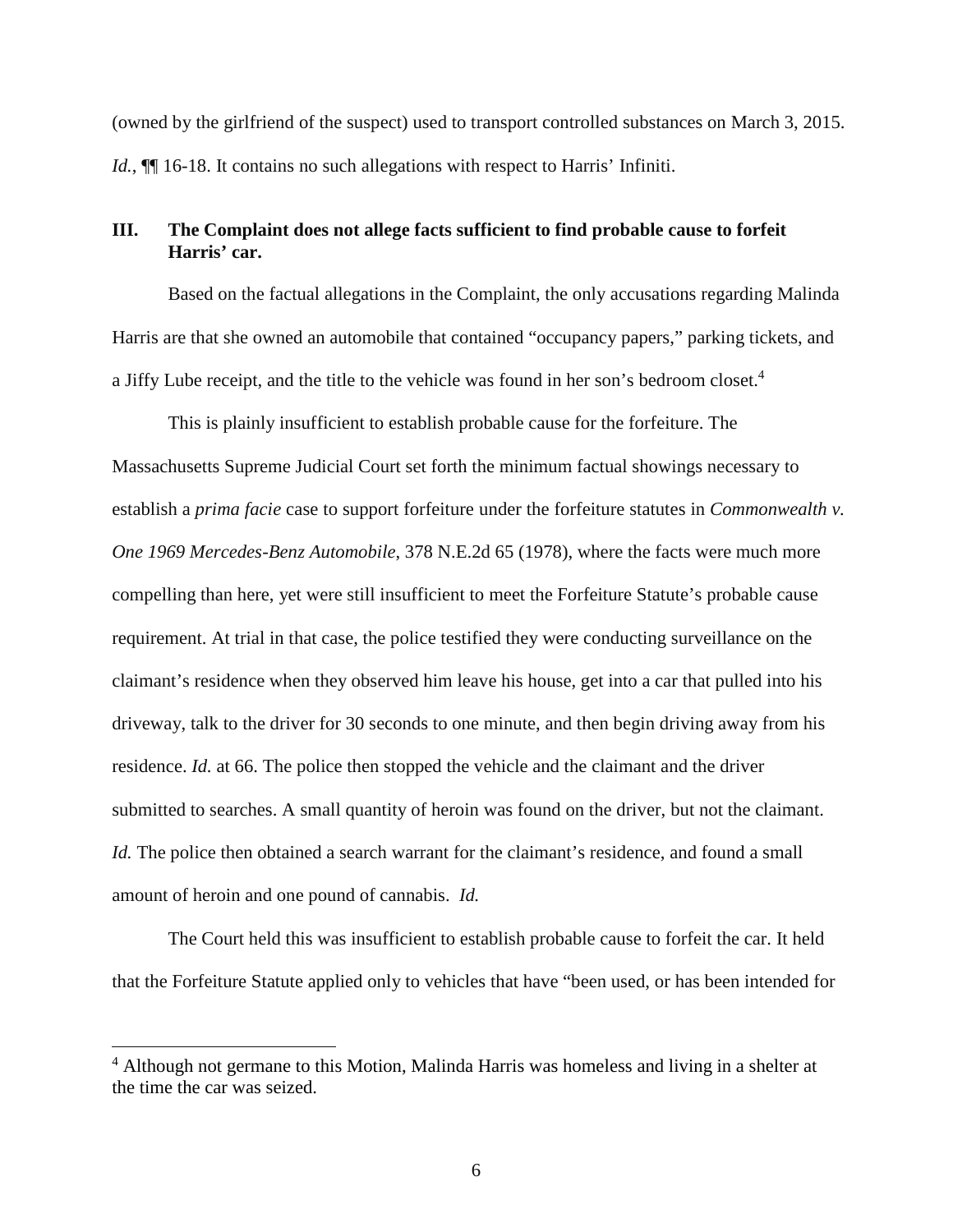use, in the 'business' of 'manufacturing, dispensing or distributing' controlled substances." *Id.* at 68. On the other hand, "the mere personal possession of a controlled substance by one traveling in a vehicle would not constitute sufficient grounds" to support forfeiture. *Id.* Likewise, the small amount of heroin found in the claimant's home did not indicate anything other than "personal use." *Id.* 

The facts here are far less compelling. The car had *no* controlled substances or other suspicious items. Unlike other vehicles that the police observed actually transporting drugs, the police never observed the Infiniti (regardless of who was driving) engaging in *any* suspicious activity. Likewise, the Affidavit is completely silent as to Malinda. Other than the fact that the vehicle title was in her son's bedroom, the Complaint contains no facts whatsoever making even a remote connection between her car and the allegations against her son. *One 1969 Mercedes-Benz* sets the minimum factual showing required to forfeit an automobile. The Complaint falls far short of that minimum, and Harris should receive judgment on the pleadings.

# **IV. The Forfeiture Statute unconstitutionally permits the forfeiture of an innocent owner's property.**

The forfeiture sought by the Commonwealth in this case is considered "punishment," which subjects it to review under the Excessive Fines Clauses of the United States Constitution and the Massachusetts Declaration of Rights. *Pub. Emp. Ret. Admin. Comm'n (PERAC) v. Bettencourt*, 47 N.E.3d 667, 672 (Mass. 2016) (holding that the Excessive Fines clause applies to civil forfeitures). If a forfeiture has any element of punishment to it, it is subject to review under the Excessive Fines Clause of the Eighth and Fourteenth Amendments to the United States Constitution and Article 26 of the Massachusetts Declaration of Rights. *PERAC*, 47 N.E.3d at 677. And forfeiture under the Forfeiture Statute "is punitive because it results in total loss of the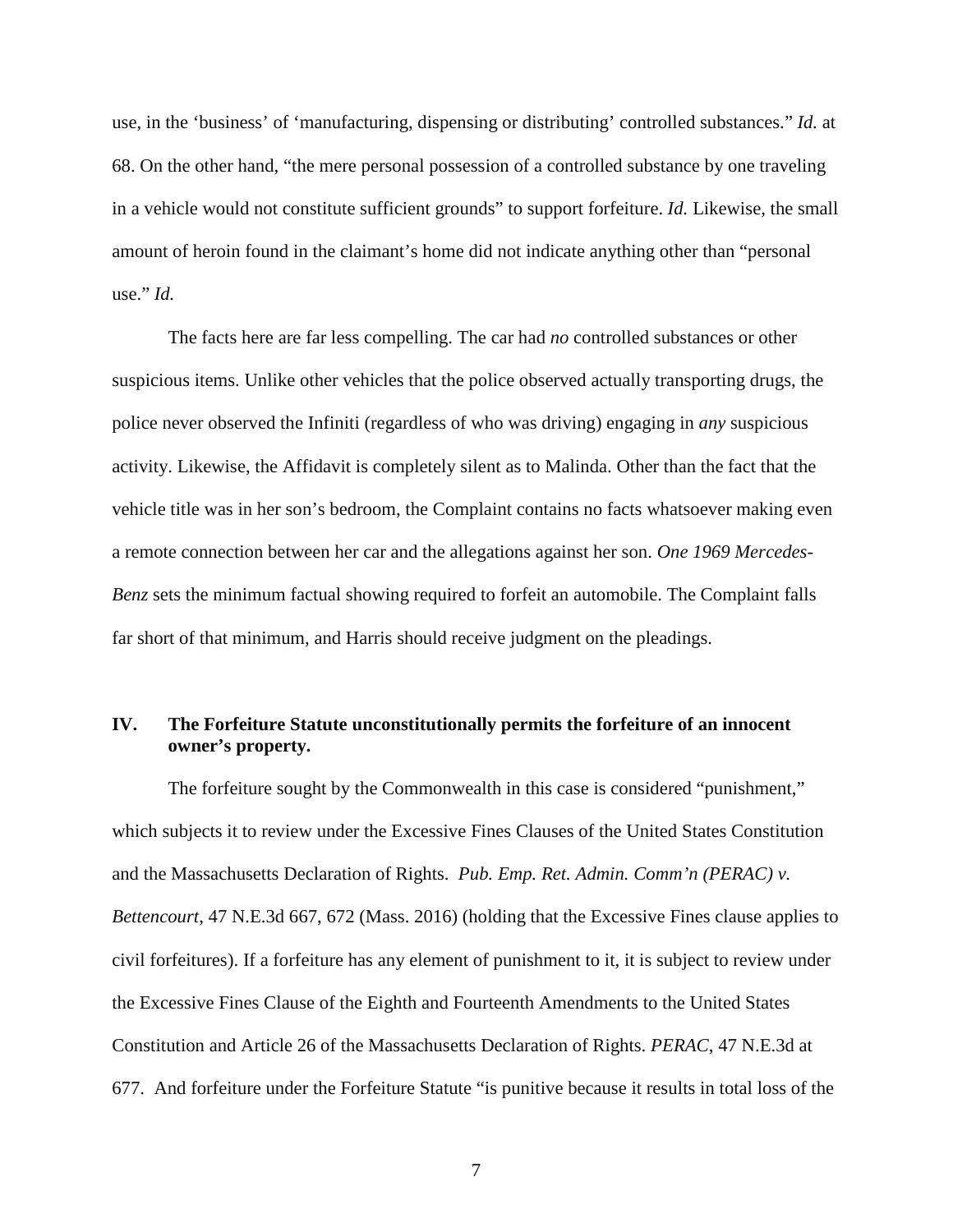property" even if it often serves a remedial purpose. *Commonwealth v. One 1972 Chevrolet Van*, 431 N.E.2d 209, 211 (Mass. 1982).

As recent United States Supreme Court precedent makes clear, forfeiture is punishment, and any punishment imposed must be at least grossly proportional to the crime. *Timbs*, 139 S.Ct. at 686, 689–90. Given that punishment must be proportional to the property owner's wrongdoing, in the case of an innocent owner, *any* punishment would be disproportionate. The Indiana Supreme Court on remand in *Timbs* expressly recognized this. Any "forfeiture is necessarily excessive—because it punishes someone who has done nothing wrong." *State v. Timbs,* 134 N.E.3d 12, 34 (Ind. 2019). "[I]f a claimant is entirely innocent of the property's misuse, that fact alone may render a use-based *in rem* fine excessive." *Id.* at 37-38.

The Excessive Fines Clause demands proportionality between the property owner's culpability and the amount of the fine. *See e.g., PERAC*, 47 N.E.3d at 678 (forfeiture of pension valued at least \$659,000 excessive to police officer convicted of 21 counts of unauthorized access to a computer system); *State Bd. of Ret. v. Finneran*, 71 N.E.3d 1190, 1198-99 (Mass. 2017) (forfeiture of pension valued at \$433,400 not excessive to legislator convicted of felony obstruction of justice); *MacLean v. State Bd. of Ret.,* 733 N.E.2d 1053, 1056 (Mass. 2000) (forfeiture of pension worth \$400,000 not excessive to legislator convicted of conflict of interest that resulted in \$512,000 in illicit gains).

By any measure, the forfeiture of the car here violates the Excessive Fines Clause. Although the underlying drug offenses are serious, Harris has no culpability at all. The Commonwealth cannot seize and forfeit her car simply because her son was accused of a crime. Punishment without wrongdoing violates the very foundation of the justice system. Any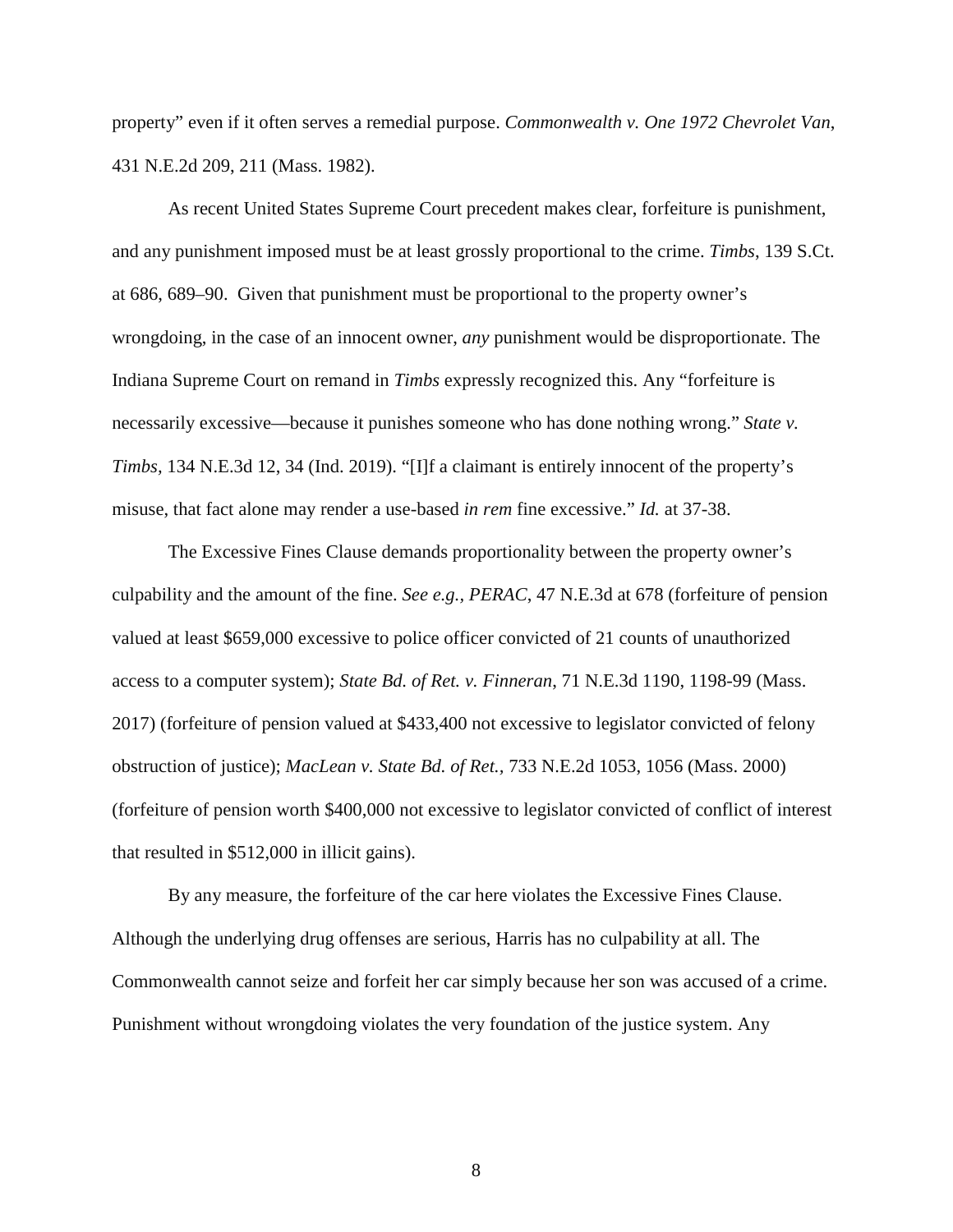forfeiture of Harris' property would be disproportionate, because she did not commit any crime or engage in any wrongdoing.

# **V. The Forfeiture Statute provides an unconstitutional profit motive to the police and the District Attorney.**

Due process prohibits "any 'procedure which would offer a *possible temptation* to the average man as a judge to forget the burden of proof required to convict the defendant, or which might lead him not to hold the balance nice, clear and true between the state and the accused.'" *Marshall v. Jerrico, Inc.,* 446 U.S. 238, 242 (1980) (citation omitted, emphasis added). The Forfeiture Statute here provides an unconstitutional profit motive because all of the proceeds go directly to the agencies that seized and forfeited the property, instead of the state treasury. Mass. Gen. Laws ch. 94C, § 47(d).

Due process demands that government officials be committed to serving the public interest, not their own. Direct financial incentives are particularly problematic. *See e.g., Ward v. Vill. of Monroeville*, 409 U.S. 57, 61-62 (1972); *Tumey v. Ohio*, 273 U.S. 510, 522-23 (1927). In *Ward*, for instance, a citizen charged with traffic offenses claimed that trial before the village's mayor violated due process, since "[a] major part of village income is derived from the fines, forfeitures, costs, and fees imposed by [the mayor] in his mayor's court." 409 U.S. at 58. The Court agreed, reasoning that even though no money went directly into the mayor's pocket, he would face institutional pressure "to maintain the high level of contribution." *Id.* at 60. Moreover, this was true no matter whether the citizen could show actual bias, as due process protects against a financial incentive that would offer "a possible temptation to the average man." *Tumey*, 273 U.S. at 532.

This same principle limits the financial incentives of police and prosecutors. In *Marshall v. Jerrico, Inc.*, 446 U.S. 238 (1980), the Court acknowledged that due process applies to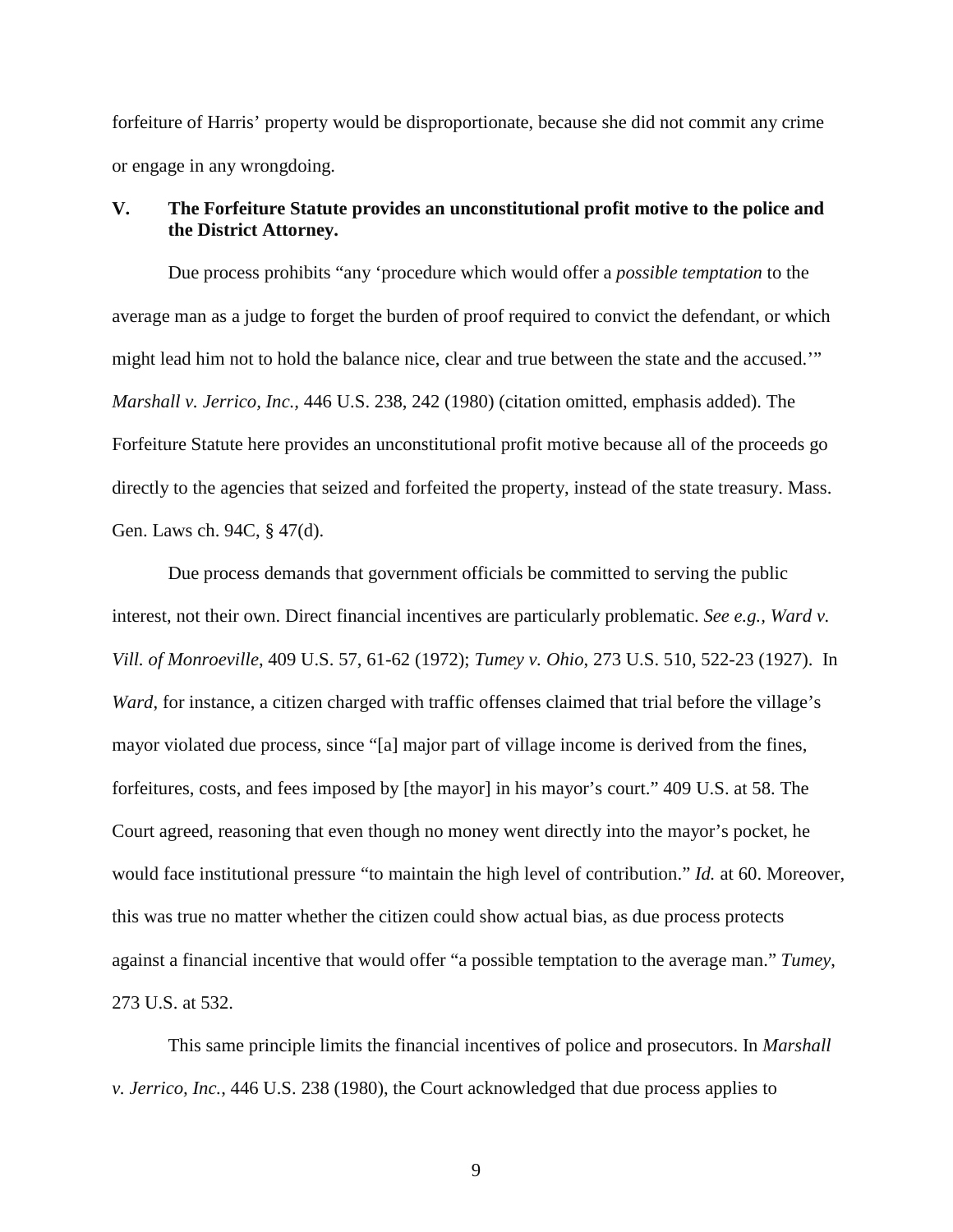prosecutors, noting that "[a] scheme injecting a personal interest, financial or otherwise, into the enforcement process may bring irrelevant or impermissible factors into the prosecutorial decision and in some contexts raise serious constitutional questions." *Id.* at 249-50. The Court also made clear that a personal benefit is not required; due process would also be violated if the officer's "judgment will be distorted by the prospect of institutional gain as a result of zealous enforcement." *Id.* at 250. And the Court stressed that this is true regardless of whether enforcement personnel are actually biased, so long as bias is a "realistic possibility." *Id.*

Courts have found forfeiture laws similar to Massachusetts have an inappropriate and unconstitutional profit motive. In *Harjo v. City of Albuquerque*, 307 F.Supp.3d 1163 (D.N.M. 2018), for example, all of the forfeited proceeds were retained and controlled by the city officials running the forfeiture program. That violated due process because "it is plausible that the program's dependence on forfeiture revenues threatens officials' salaries" and unconstitutional "profit incentive exists when officials' level of enforcement can affect how much they are paid." *Id.* at, 1208.

*Flora v. Sw. Iowa Narcotics Enforcement Task Force*, 292 F.Supp.3d 875, 901 (S.D. Iowa 2018), reached a similar result. In *Flora*, the police and prosecutors kept 90 percent of the civil asset forfeiture proceeds and ten percent was paid to the state treasury. The court held that this arrangement could violate due process. First, although the program purported to check "excessive" forfeitures, which have a different distribution schedule, "excessive" is not defined. Instead, the task force supervisor made the sole determination as to what was excessive or not. *Id.*  at 904. In Massachusetts, the police and prosecutor keep all of the proceeds regardless of whether the forfeiture is excessive. In addition, just as in *Harjo* and this case, the arrangement between police and prosecutors in *Flora* "does not limit forfeiture shares to expenses accrued by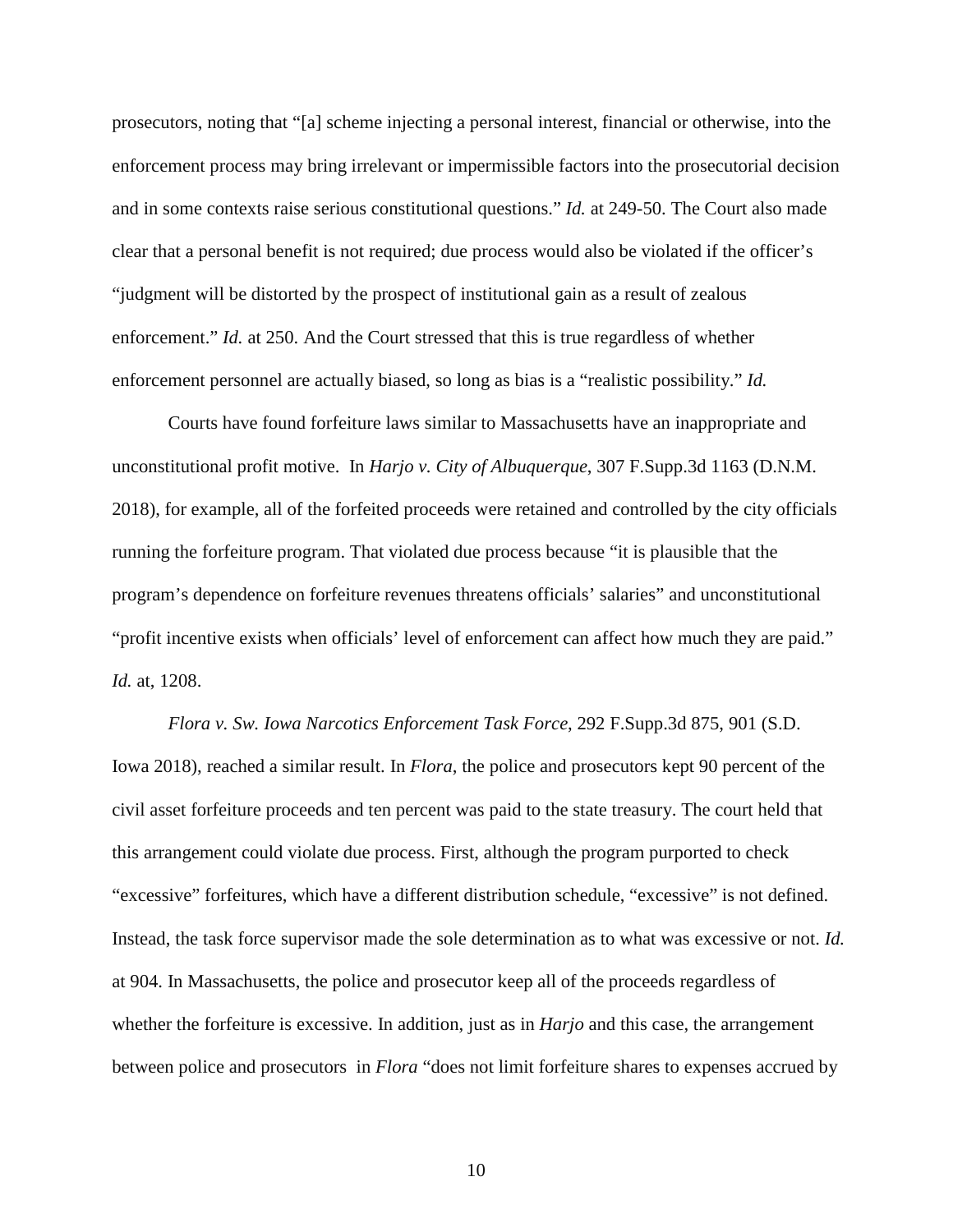[the police and prosecutors] in pursuing the forfeitures in order to reduce the potential for bias." *Id.* 

The Albuquerque vehicle forfeiture program in *Harjo* violated due process because it incentivized police and prosecutors to raise as much money as possible. The Forfeiture Statute does the same. The Iowa drug task force agreement in *Flora* violated due process because police and prosecutors kept 90 percent of the proceeds. Here, the office prosecuting this case, the Berkshire County District Attorney, and the Berkshire County Law Enforcement Task Force, will keep 100 percent of the forfeited proceeds. The temptation to overzealously pursue forfeiture cases is more stark in this case than in *Harjo* and *Flora*. Harris respectfully requests that the Court declare the Forfeiture Statute unconstitutional because of the improper policing for profit incentive.

## **VI. Requiring property owners to prove their innocence violates the due process clause.**

The Forfeiture Statute violates due process by requiring an innocent owner to prove her innocence. Mass. Gen. Laws, ch. 94C § 47(d). Forcing people to prove their own innocence gives rise to an unacceptable risk of erroneous deprivation. *Nelson v. Colorado*, 137 S.Ct. 1249, 1256-57 (2017). The Court explained that imposing such a burden on people trying to get their property back in a civil proceeding violates the "[a]xiomatic and elementary" principle that individuals are "entitled to be presumed innocent." *Id.* at 1255-56 (citation omitted). *Nelson*  invalidated a statute that required defendants whose convictions are overturned to prove their innocence to get their property back. The *Nelson* principle also applies to civil *in rem* forfeitures. The Albuquerque vehicle forfeiture program's requirement that a property owner "prove his or her innocence once the [government] has shown that it has probable cause to seize … creates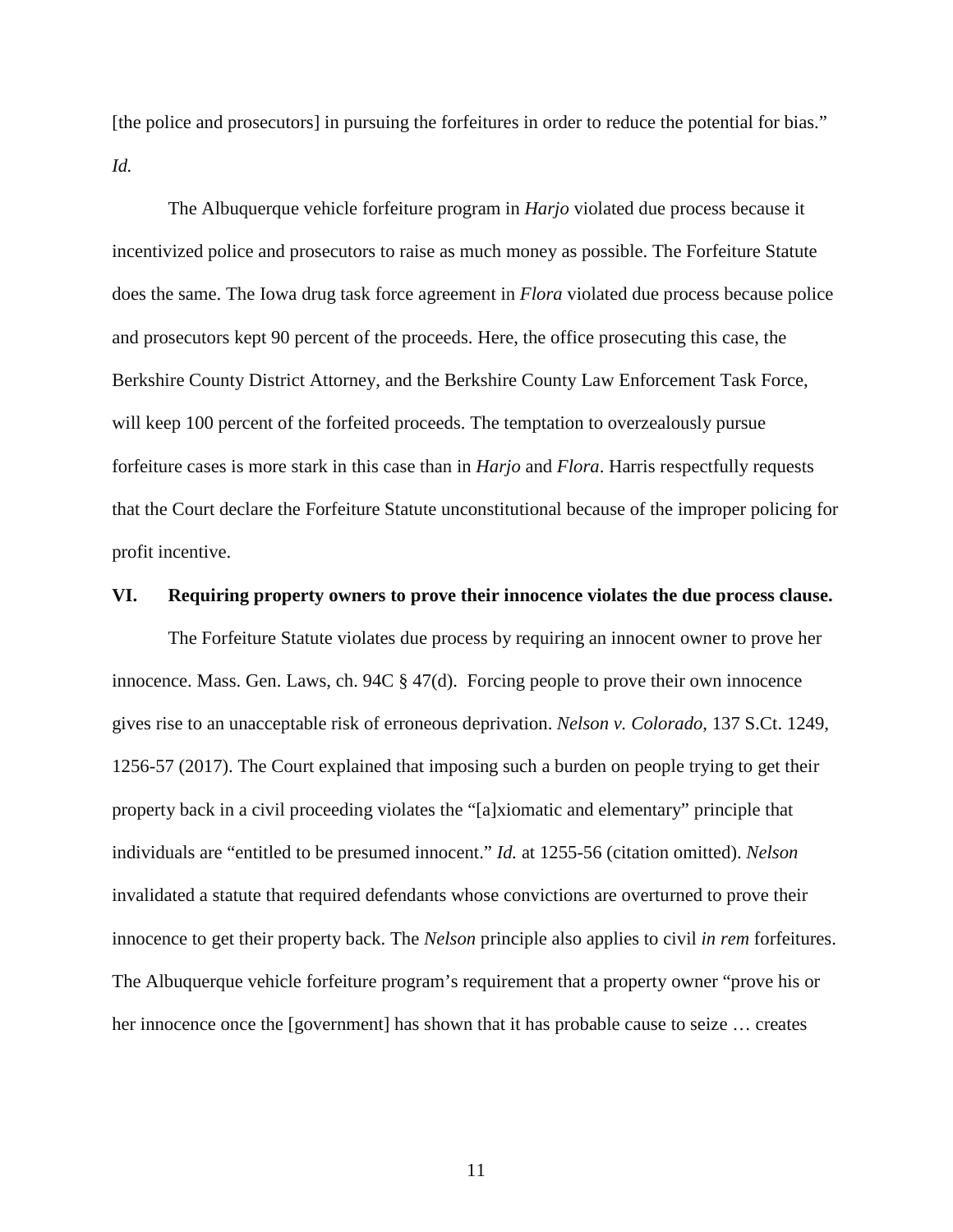such a risk of erroneous deprivation that it violates procedural due process." *Harjo*, 326 F.Supp.3d at 1207. For that reason alone it is unconstitutional.

# **VII. The Forfeiture Statute's failure to provide a reasonable post-seizure remedy violates due process.**

The Forfeiture Statute provides for no prompt pre- or post-seizure hearing. Once the government has seized the property, the owner can do nothing until the Commonwealth files the Complaint for forfeiture. The Forfeiture Statute does not dictate that owners be provided prompt, post-seizure hearings to challenge, among other things, the validity of the seizure and the continued retention of the property pending the forfeiture proceeding's final outcome. This omission creates too big of a risk of erroneous deprivation. *Matthews v. Eldrige*, 424 U.S. 319, 335 (1976). The opportunity to be heard "must be granted at a meaningful time and in a meaningful manner." *Armstrong v. Manzo*, 380 U.S. 545, 552 (1965). Here, there is no opportunity to be heard, at least, as this case demonstrates, until the Commonwealth files the complaint seeking forfeiture, which can be weeks, months or even years after the seizure.

### **CONCLUSION**

Harris respectfully requests that the Court dismiss the Complaint because the Commonwealth's unreasonable, lengthy delay violates the due process clause. Alternatively, Harris respectfully requests judgment on the pleadings in her favor because the Complaint does not allege a *prima facie* case of probable cause as to her. Also, Harris respectfully requests that the Court find the Forfeiture Statute is unconstitutional.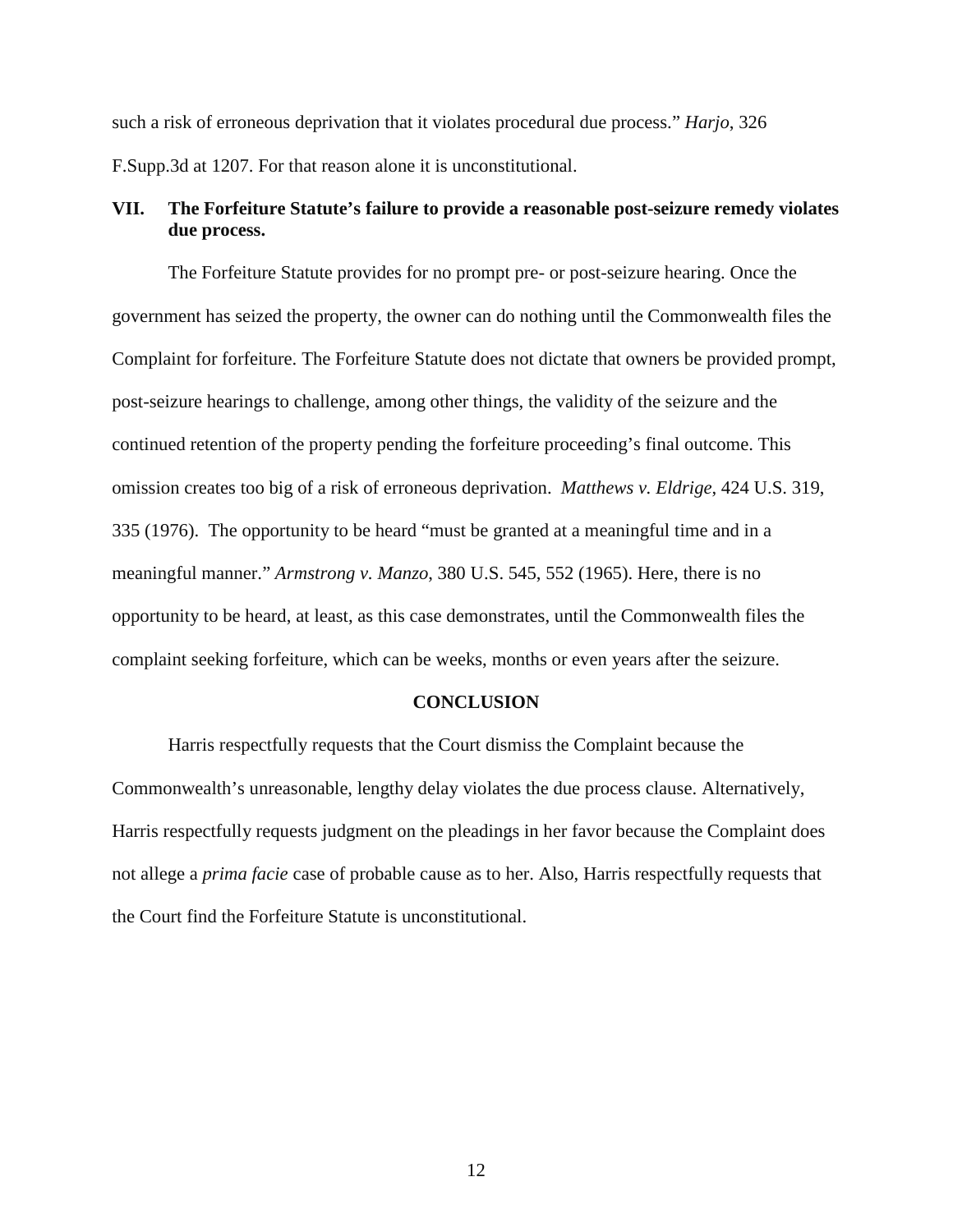Respectfully submitted,

MALINDA HARRIS,

By her attorneys,

/s/ Stephen Silverman Stephen Silverman (*pro hac vice application pending*) **Scharf-Norton Center for Constitutional Litigation at the GOLDWATER INSTITUTE**  500 E. Coronado Road Phoenix, AZ 85004 602-462-5000 litigation@goldwaterinstitute.org

/s/ William K. Wray, Jr. William K. Wray, Jr. (BBBO # 689037) **ADLER POLLOCK & SHEEHAN P.C.** One Citizens Plaza, 8th Floor Providence, RI 02903-1345 401-274-7200 wwray@apslaw.com

February 25, 2021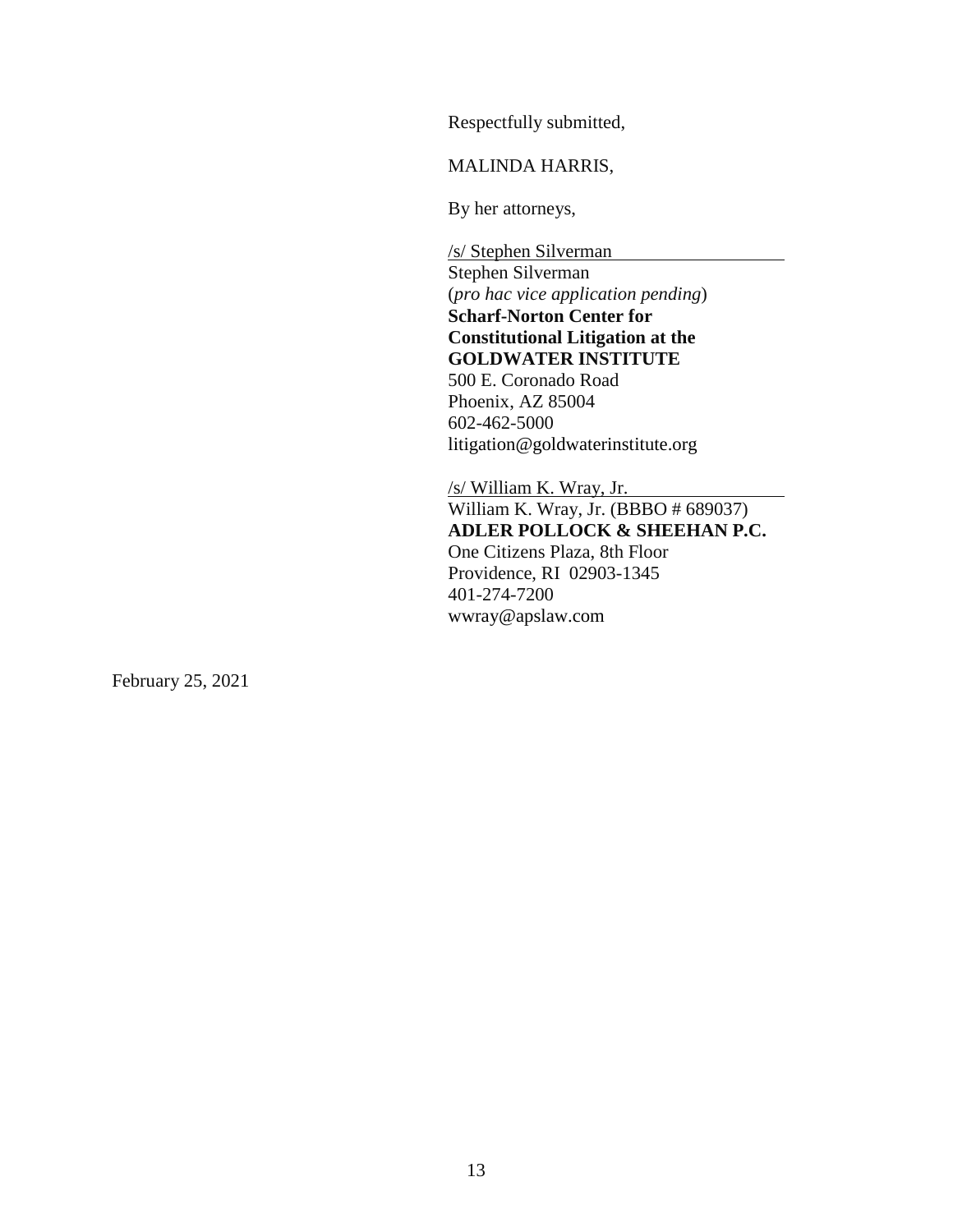## **CERTIFICATE OF SERVICE**

I, William K. Wray, Jr., hereby certify that on this 25th day of February, 2021, a true and accurate copy of the foregoing Memorandum of Points and Authorities in Support of Motion for Judgment on the Pleadings was served via regular, first-class United States mail, postage prepaid and via email, upon the following:

R. Talmadge Reeves, Esq. Berkshire District Attorney's Office 7 North St. Pittsfield, MA 01202 Talmadge.reeves@state.ma.us *Attorney for Plaintiff* 

/s/ William K. Wray, Jr.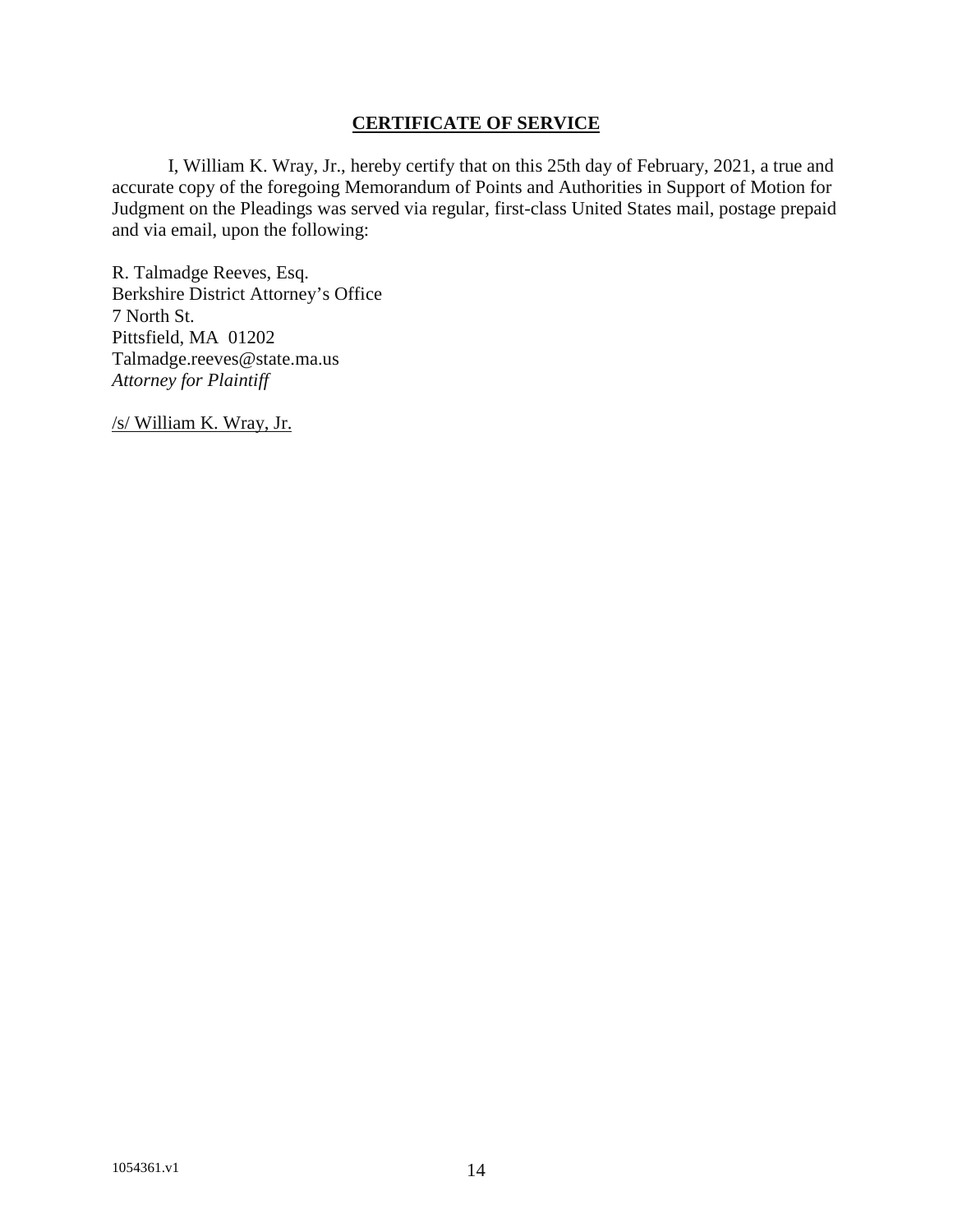**to Memorandum of Points & Authorities in Support of Motion for Judgment on the Pleadings**

# **Exhibit A**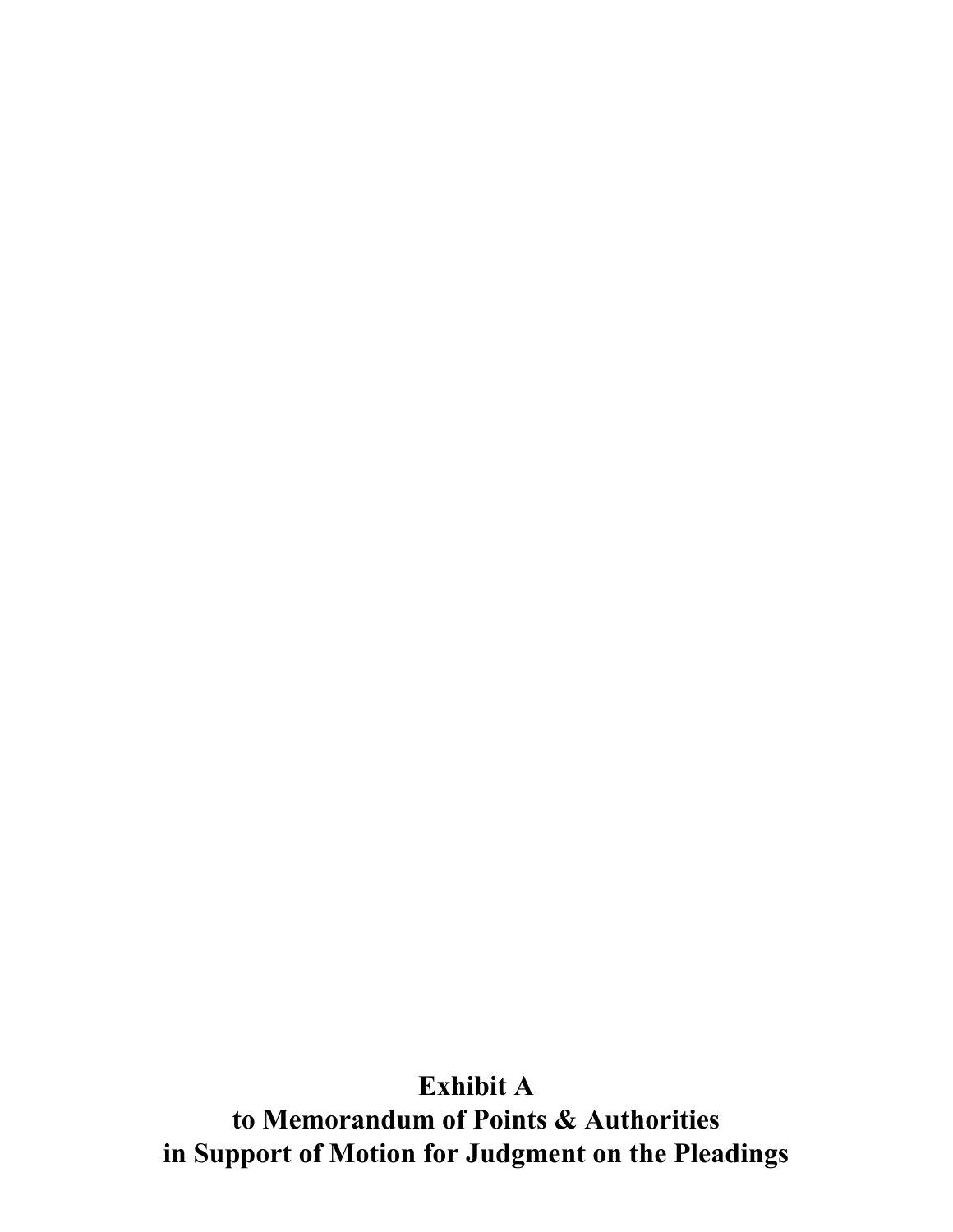From: Reeves, Talmadge (DAA) <talmadge.reeves@state.ma.us> Sent: Wednesday, January 20, 2021 12:14 PM To: Stephen Silverman <ssilverman@goldwaterinstitute.org> Subject: RE: Malinda Harris (Docket No. 2076CV00007)

Stephen,

My schedule is flexible next week and I'd be happy to have our telephonic conference at that time. Is there a specific date/time that would work best for you? Concerning the filing and service timeline I was not with BDAO at that time and will have to reach out to obtain said information for you. I would be remiss if I did not again inquire as to whether Ms. Harris knows the names and addresses of Trevice's two minor children. If you have this information it would serve to expedite the resolution of this case.

Sincerely,

## R. Talmadge Reeves | Assistant District Attorney

**Berkshire District Attorney's Office** 7 North Street Pittsfield, MA 01201 Office: (413) 443-5951 Cell: (413) 822-4882